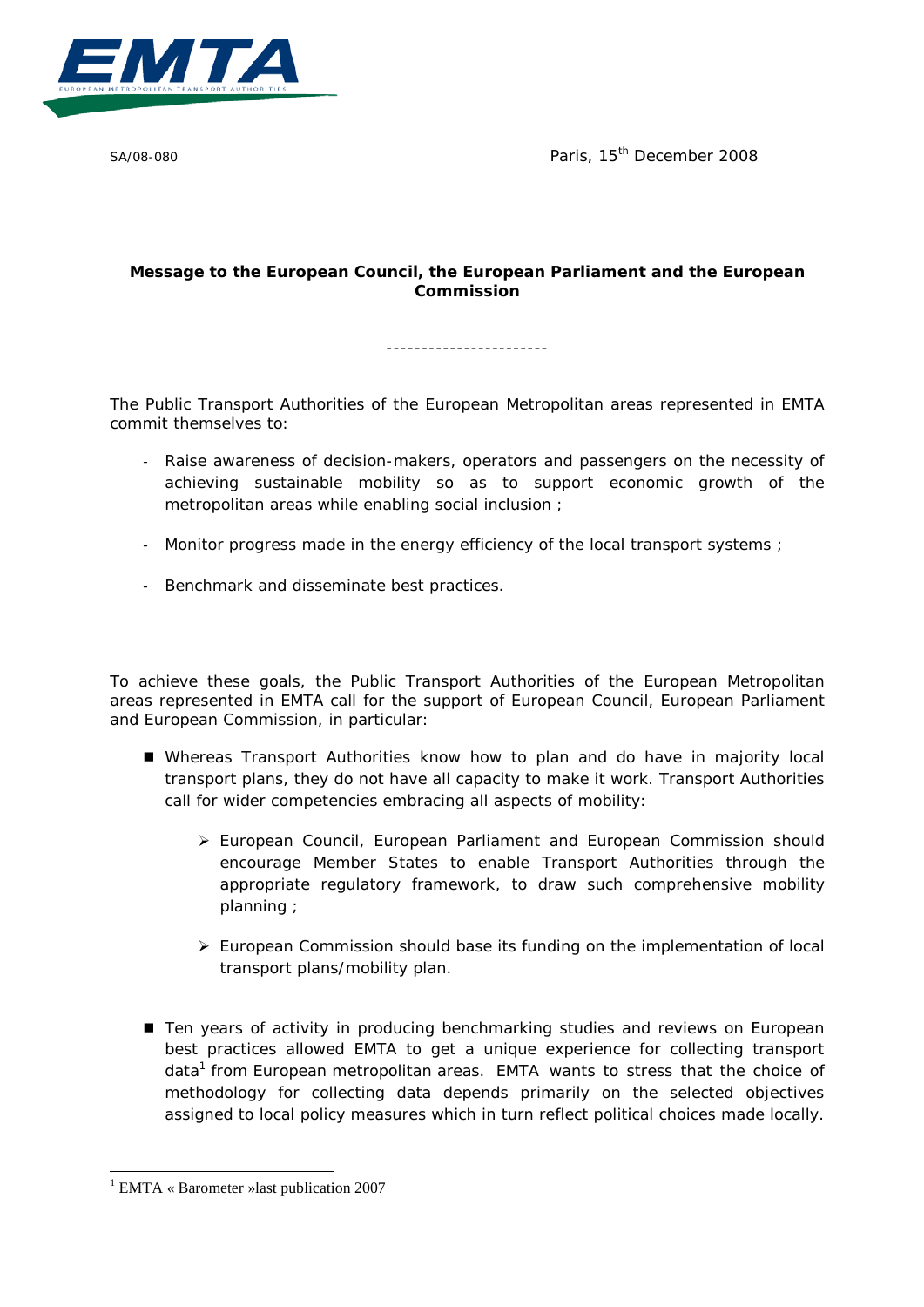Political choices vary from one metropolis to another, hence not all indicators are relevant everywhere.

- $\triangleright$  European Council, European Parliament and European Commission should emphasize and stimulate exchange with a view to enhance knowledge;
- $\triangleright$  European Commission must draw recommendations on which aspects have necessarily to be taken into account in evaluating efficiency of the transport system and disclose the corresponding EU-27 average score reached by related sets of indicators, in order to facilitate comparison ;
- $\triangleright$  European Commission should take advantage of the opportunity provided by EMTA data collection<sup>2</sup>, to organize on a large scale the dissemination of results from benchmarking activities. Only European Commission can afford the cost of disseminating information Europe wide ;
- European Council, European Parliament and European Commission should enhance innovation and support related implementations by appropriate funding.
- Whereas Transport Authorities are recognized as key actors in the sustainable development of growing metropolitan areas, they cannot alone afford to face the financial challenge of significant improvement in the public transport systems, namely greener transports, higher capacity networks and expanded infrastructures, necessary to meet the growing population needs and achieve sustainable mobility.

Decentralization has been observed as the main trend in most Member States in the past years, however the decreasing authority of Central Governments has unfortunately been accompanied by a significant decrease in State funding. Devolution of competency in urban mobility to local authorities has not been associated with the corresponding financial capacity.

- European Parliament and European Commission must inform Member States on the emergency of the situation ;
- $\triangleright$  European Parliament and European Commission must stress the necessary financial involvement required at a significant level if Member States are to see their national commitment to combat climate change be achieved ;
- European Commission must support Metropolitan Areas through structural funds to Regions in their efforts to implement adequate transport policy measures ;
- $\triangleright$  European Council, European Parliament and European Commission should act as strong relay of Transport Authorities, in addressing European Investment Bank with the specific needs of metropolitan areas in appropriate financial schemes, to support expanding capacity of existing transport networks and developing new infrastructure and services.

 <sup>2</sup> EMTA « Barometer »last publication 2007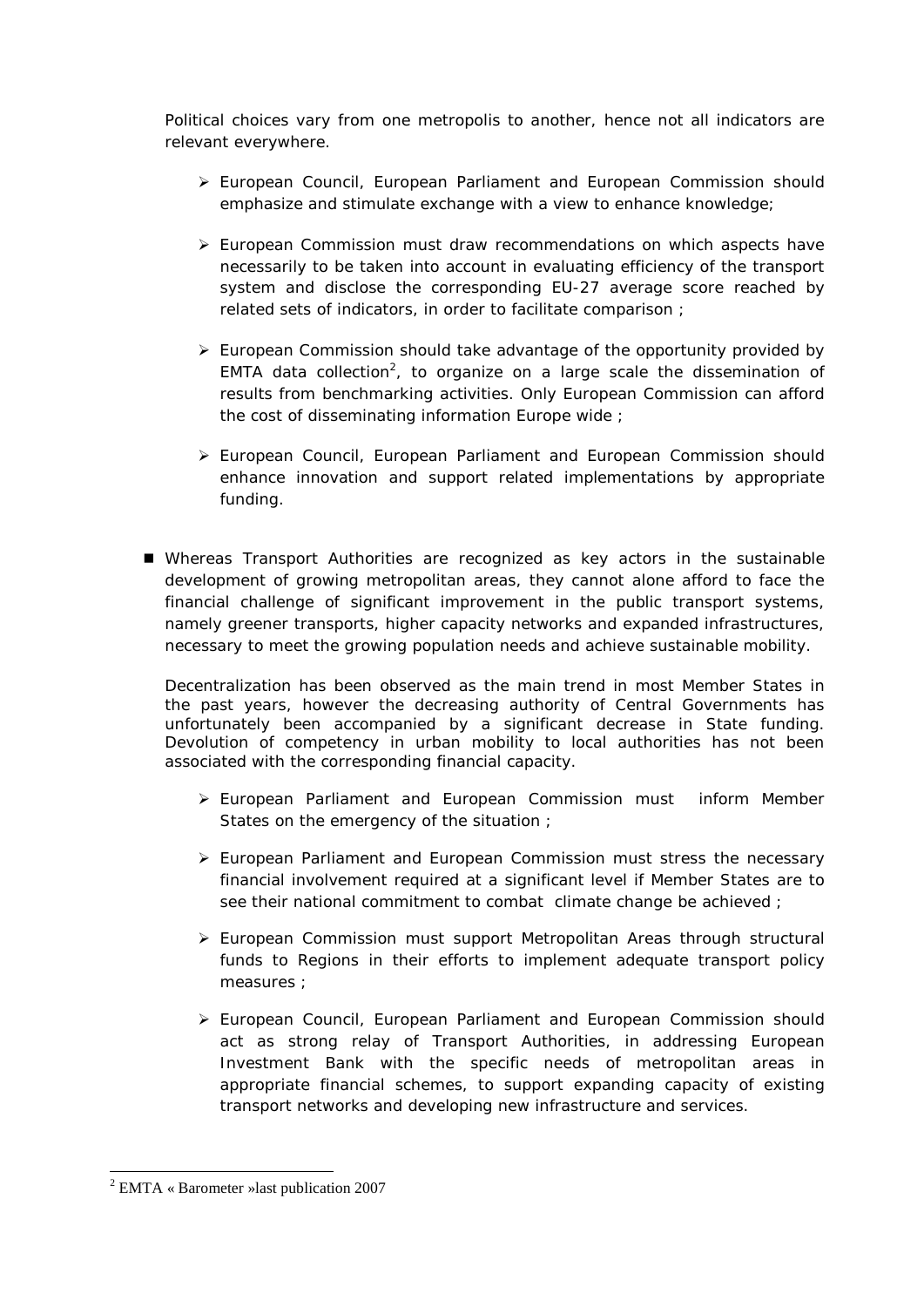- New ways for funding have been explored recently by Transport Authorities amongst EMTA members. Even if the level of participation of those new sources, considered separately, into financing the transport system diverges, their combined contribution to sustainable mobility is undeniable. Nonetheless, the uptake of specific measures yet depends on local regulation.
	- European Council, European Parliament and European Commission must encourage Member States to enable Transport Authorities to benefit from specific tax measures related to traffic such as fuel taxation, road pricing, congestion charging, traffic offences which revenues must be allocated to public transport ;
	- European Council, European Parliament and European Commission must encourage Member States to enable Transport Authorities to perceive a contribution from the economic sector that benefits from the transport system: employers, businesses, property owners.
- Notwithstanding the above limited and sporadic resources, significant investment subsidies are necessary in the coming years to expand capacity of services and extend infrastructures.
	- European Council, European Parliament and European Commission must call on Member States to take on their responsibility and fund at the appropriate level ambitious infrastructure schemes to reverse the negative impacts of climate change.
- **Finally EMTA stresses the importance of the upcoming Action Plan on Urban Mobility** and hope it will refer to the framework in the Strategic Research Agenda of the European Commission.
	- European Commission should support the Strategic Research Agenda coming out of the coordinated action of the EU Research forum for urban mobility, the EURFORUM project to which EMTA participated ;
	- $\triangleright$  European Commission, considering the built knowledge of EMTA members on supply and demand of collective mobility services that might be crucial to the development of urban transport, should involve EMTA-members in the promotion of a harmonious way of achieving data collection on the issue of passenger transport.

**\*\*\*\*\*\*\*\*\*\*\*\*\*\***